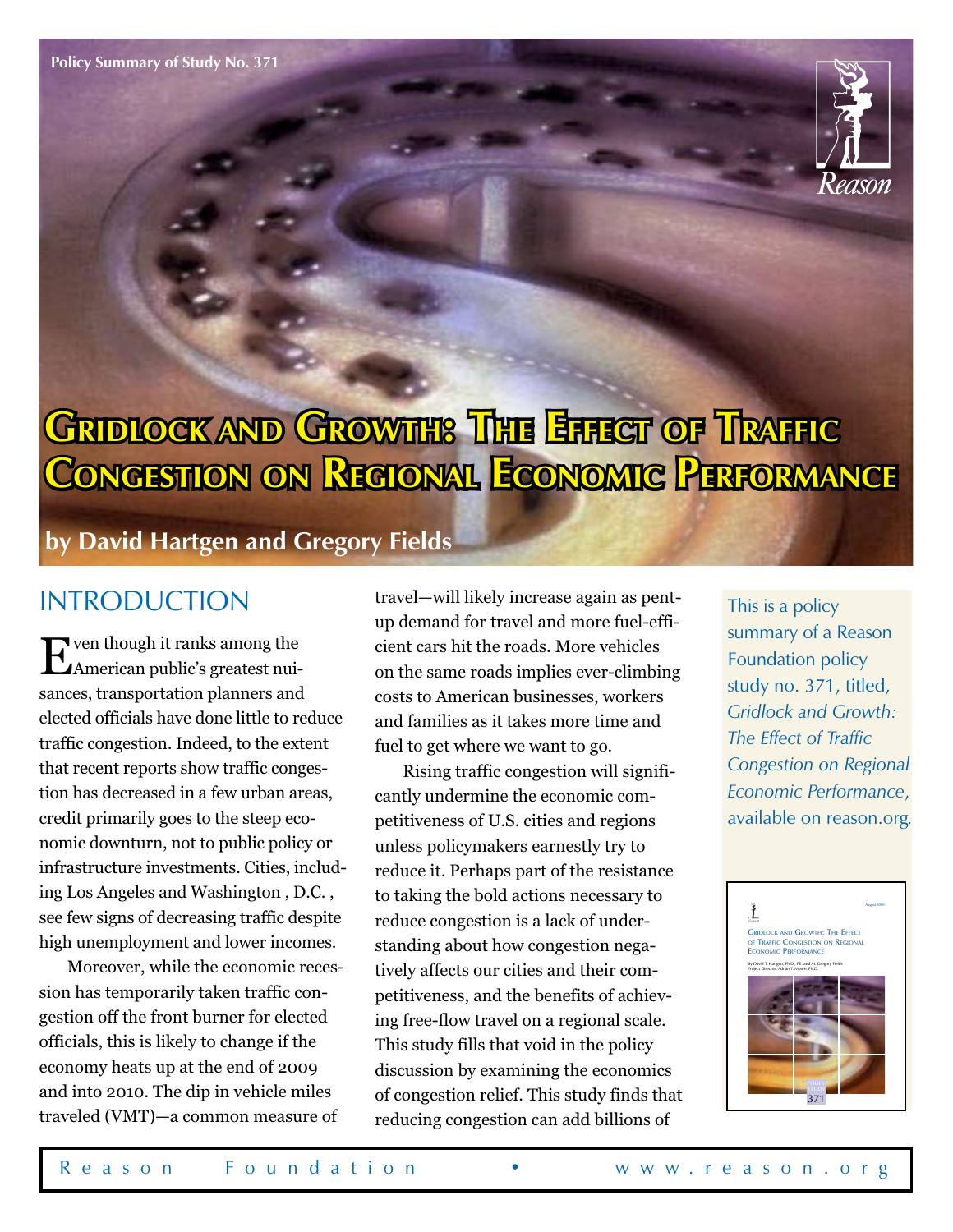

dollars in additional productivity and output for cities. Free-flowing traffic increases regional productivity, which increases tax revenues. Most major cities will find that wise infrastructure investments that eliminate gridlock and produce free-flowing road conditions will more than pay for themselves by boosting the region's economy, and thus tax revenues. Reducing congestion and increasing travel speeds enough to improve access by 10 percent to key employment, retail, education and population centers within a region increases regional production of goods and services by 1 percent. While seemingly small in percentage terms, this leads to tens of billions of dollars for a region's employers and workers due to productivity and efficiency benefits.

#### The Economics of Traffic **CONGESTION**

For everyday travelers, the frustration of traffic is obvious. Understanding the impact on cities and the economy, however, is not as straightforward as many would like. From an economic perspective, congestion's main impact is the lost productivity from more time spent traveling to work rather than working; delaying (or missing) meetings; foregoing interactions among individuals or personal activities due to long travel time; and spending more time to accomplish tasks than would otherwise be necessary if we could reliably plan for accomplishing the same things at free-flow speeds.

In short, a region's economy does better when people spend more time working and doing things they find valuable and less time traveling to do them. We depend on our transportation system to provide access—access to people and places we want to go.

Accessibility can be defined several different ways. In this study, we define *absolute accessibility* as the number of residents or jobs reachable within 25 minutes' driving time from a given point, roughly equivalent to the average commute of the typical American worker. *Relative accessibility* is defined as the percentage of regional residents or jobs within 25 minutes of a given point. Defined as such, absolute accessibility can (and will, due to increased population) increase, even as relative accessibility falls when the population outside the urban center increases faster than inner-city population. For this study we compare these categories of accessibility with the economic output of a given region.

We use a form of "gross national product," or GNP, a commonly used measure of economic output (equal to the sum of the value of all goods and services produced annually in the national economy) to measure economic output at the city level. Analogously, one can also think of a gross state product (GSP) or gross regional product (GRP) as the sum of the value of all goods and services produced annually by a state or urban region.

To determine the effect of congestion on GRP, we picked eight cities as representative examples, performing detailed modeling and analysis on each. The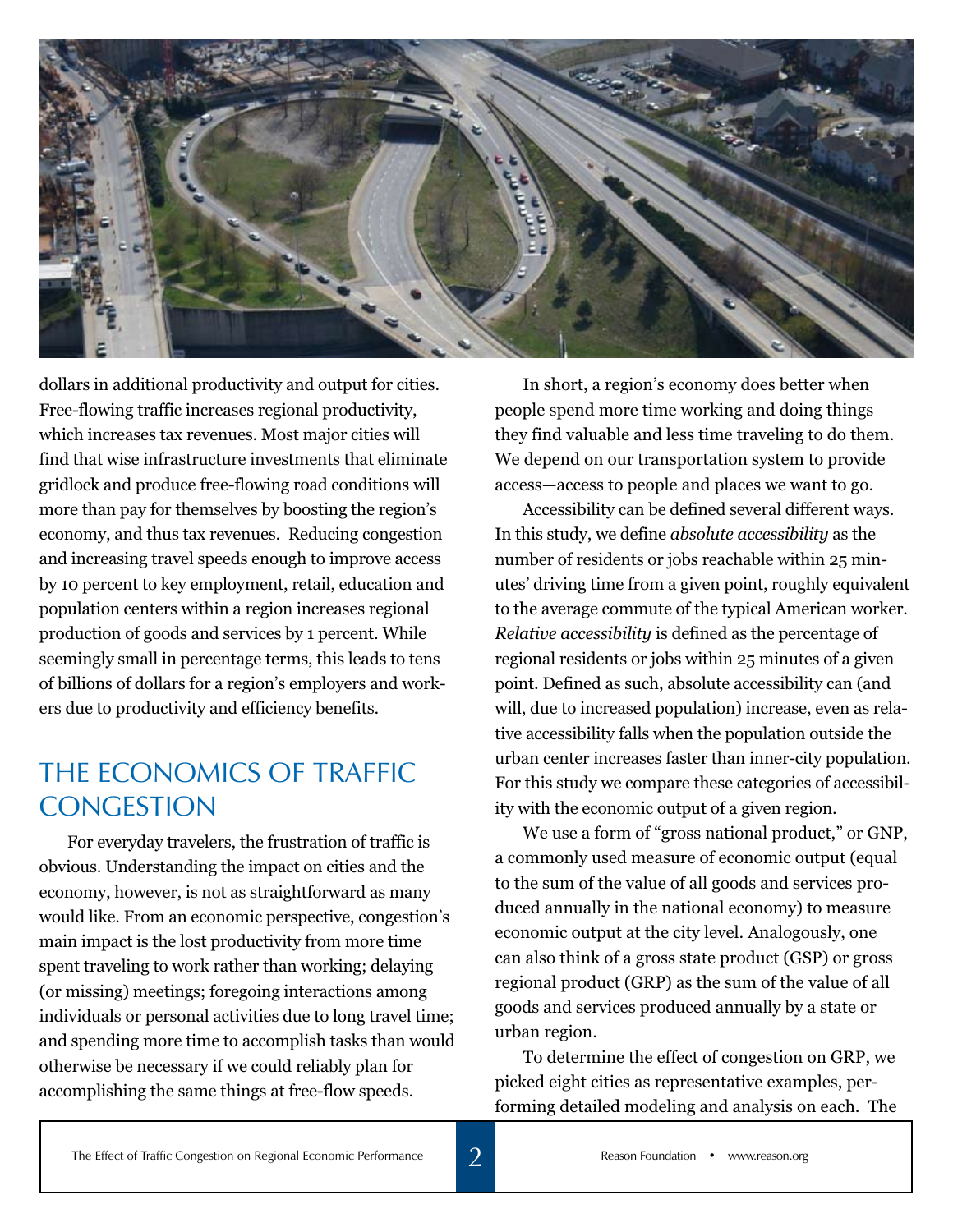

results give a very good idea of the economic costs of congestion in the larger urban areas in the United States, and show the economic benefits cities can expect from making the transportation investments needed to solve congestion. The cities we analyzed to get these results were Charlotte, Detroit, Salt Lake City, Seattle, Denver, San Francisco, Dallas and Atlanta.

To determine how changes in regional economic performance related to accessibility, we first estimated the gross regional product of each region, proportional to state GSP and county income data for the base year. Dividing by the number of workers (jobs) in each region gives the regional productivity, or gross regional product per worker (job). These range from \$81,700 for Salt Lake City to \$125,400 for San Francisco.

The impact of severe traffic congestion on regional economies is significant. Removing today's gridlock by building infrastructure and adding capacity to create free-flow traffic conditions throughout a region could boost productivity for workers by as much as 30 percent in highly congested areas. Moreover, congestion influences different parts of the urban area in different ways. Infrastructure investments can be targeted at areas that will produce the most economic gains. Reducing congestion in major suburbs in Charlotte, for example, could net major productivity increases of 30 percent. Reducing congestion around a major university could boost productivity by nearly 20 percent. Excellent connectivity around the downtown and major malls, on the other hand, results in a smaller increase in productivity

of around 5 percent, or, in the Charlotte region's case, about \$5,000 per worker.

We found that urban areas with less congestion, such as Salt Lake City, would not experience dramatic improvements in productivity. Nevertheless, the region still benefits as the accumulation of improvements in travel flow boost regional productivity. In our analysis, major urban areas such as Seattle, Denver, San Francisco, Dallas and Atlanta would see dramatic improvements in regional economic performance if they achieved free-flow travel conditions on a regional level.

# A New Measure of How Congestion Costs Urban **ECONOMIES**

This report breaks new ground in several ways. Unlike many other reports of this type that use distance, we use drive time to measure accessibility, for the most practical and accurate approach. First, we examine the impact of congestion on accessibility to key employment centers and destinations within an urban region, using a 25-minute drive time standard. The 25-minute drive time closely approximates the median peak-hour travel time for auto-mode commuters in major cities in the United States. This straightforward measure relates directly to road speed and traffic congestion during peak hours. It is also has the benefit of being straightforward and comparable across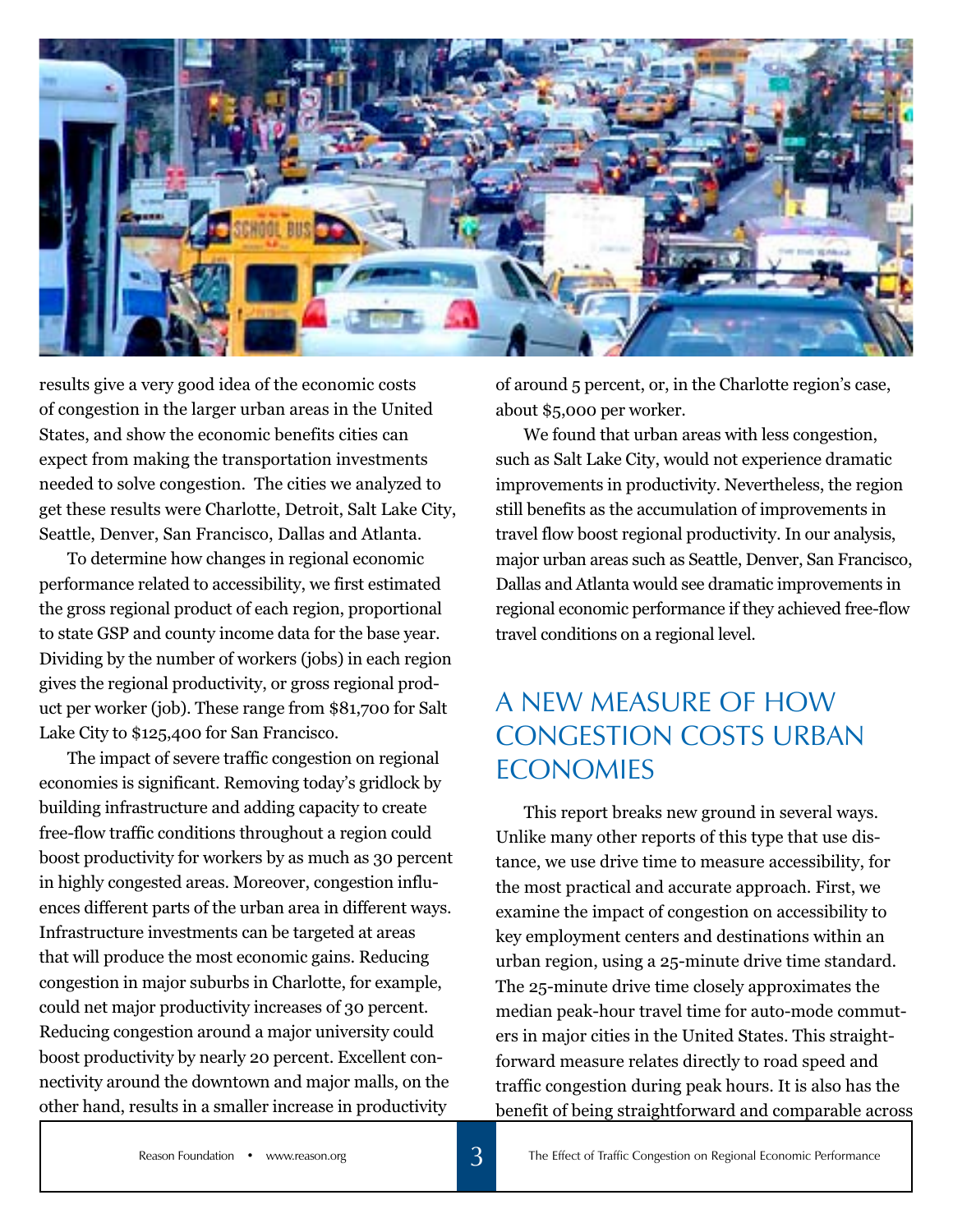

regions and from year-to-year.

For instance, Figure 1 shows the area enclosed by 25-minute drive time from downtown Denver using Coors Field as the starting point for a trip. The beige area represents the additional parts of the region that could be accessed if congestion were eliminated today. The purple area represents the parts of the region have 25 minute access today.

An uncongested network of roads permits higher free-flow speeds and hence a larger area that can be reached in 25 minutes, particularly along major routes.

This results in a significant increase in the number of jobs or residents within 25 minutes of downtown—or other parts of the metro area. These increases could improve regional performance by reducing travel time and increasing the jobs available to residents, workers and customers available to employers. Drive time contours express changes in access as transportation systems improve. They determine and illustrate how cities are growing over time; how access is improving or worsening; and how future improvements might change access.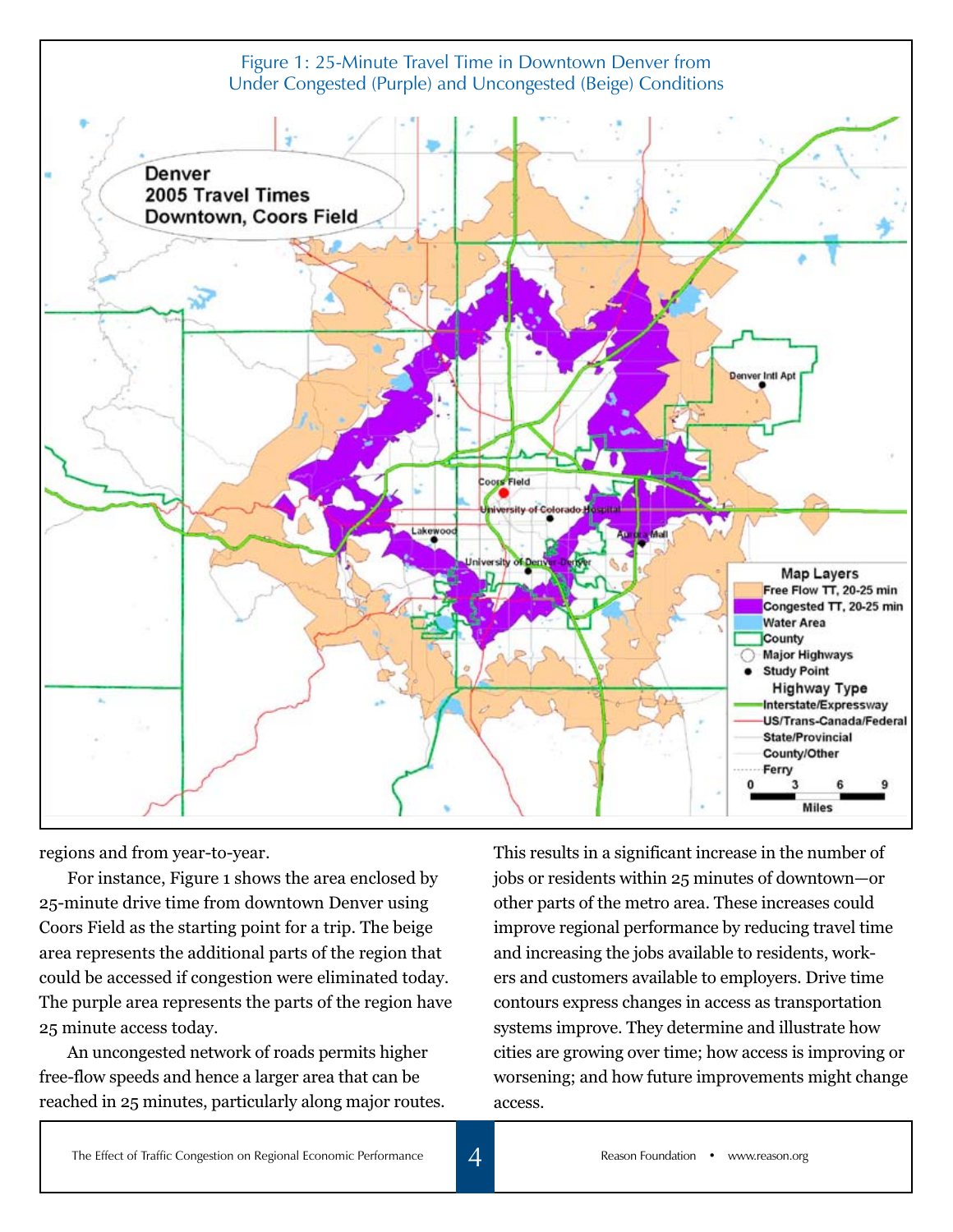Unfortunately, the 25-minute drive time standard has limitations. It does not capture the much larger area that the majority of all travel in an urban region encompasses. Using a larger catchment area, and/or a longer commute time would probably strengthen our modeling results.

Thus, the study examines the effect of congestion higher travel times and lower travel speeds—on the number or percentage of jobs or residents within a given drive time from a point. We measured drive time via the available highway networks of the regions, not local roads, and asked four key questions:

- How accessible are various points in urban regions?
- $\blacksquare$  How will the accessibility of these points change in the future?
- What effect will removing congestion have on accessibility?
- How would improving accessibility affect the economic performance of the region?

Unfortunately, trying to examine the impact of improving mobility to all of the millions of individual points that make up an urban region was computationally impractical. So, we narrowed the field of locations down to a handful that we believe (and research suggests) are critical to a region's economic growth. In our case, we examined congestion's impact on accessibility to five major points: downtown (central business district); a major suburb; a major retail center or mall; a major university; and a major airport. While these

points are certainly not the only major or important points in regions, they are indicative of the range of locations that allow the region to function economically. They would also undoubtedly be chosen as starting points in local travel time studies.

The next step was to quantify how much current and future traffic congestion would increase through 2030, a typical end date for current long-range plans of urban areas. We could then estimate how improved mobility, or moving the region to free-flow travel, might affect the economic productivity of each region.

Our analysis was applied to eight specific cities— Charlotte, Salt Lake City, Seattle, Denver, San Francisco, Detroit, Dallas and Atlanta—that were chosen because they are representative of the challenges facing all U.S. urbanized areas of various sizes. The congestion problems facing Dallas, Atlanta and San Francisco are well known and perhaps unsurprising given their large size. Detroit also ranks as one of the nation's largest urbanized areas and its traffic congestion problems are as severe, albeit less well known. Denver and Seattle are growing rapidly, and traffic congestion is rising rapidly as well. Charlotte and Salt Lake City are mid-size cities that are growing rapidly, although they face less severe traffic congestion than their larger counterparts (Table 1).

All the urbanized areas except Detroit are expected to see congestion rise to the level already seen in today's San Francisco by 2030 unless major improvements and corrections to transportation policy begin now. Dallas, Denver, Atlanta, Seattle and San Fran-

| Table 1: Summary of Regional Traffic and Congestion Statistics |                 |                            |                                    |            |                                                                       |                  |                       |                                                          |  |  |  |
|----------------------------------------------------------------|-----------------|----------------------------|------------------------------------|------------|-----------------------------------------------------------------------|------------------|-----------------------|----------------------------------------------------------|--|--|--|
|                                                                | 2003 Urban Area |                            | <b>Expected 2030</b><br>Urban Area |            | Current Long-Range (2030) Trans-<br>portation Plan Costs (\$Billions) |                  |                       | <b>Cost to Remove LOS F</b><br>Congestion by 2030, (\$B) |  |  |  |
| Region                                                         | Pop, K          | Travel Time Index<br>(TTI) | Pop, K                             | <b>TTI</b> | Highway<br>Costs                                                      | Transit<br>Costs | <b>Total</b><br>Costs |                                                          |  |  |  |
| Charlotte                                                      | 725             | 1.31                       | 1,185                              | 1.62       | \$4.7                                                                 | \$6.3\$          | \$11.0                | \$2.9                                                    |  |  |  |
| Salt Lake City                                                 | 877             | 1.28                       | 1,251                              | 1.59       | \$3.2                                                                 | \$17.3           | \$23.0                | \$1.2                                                    |  |  |  |
| Denver                                                         | 2,050           | 1.40                       | 3.210                              | 1.80       | \$53.9                                                                | \$23.4           | \$87.8                | \$10.0                                                   |  |  |  |
| Atlanta                                                        | 2,924           | 1.46                       | 5,009                              | 1.85       | \$29.6                                                                | \$21.5           | \$53.0                | \$13.1                                                   |  |  |  |
| Seattle                                                        | 2,946           | 1.38                       | 3,963                              | 1.79       | \$49.4                                                                | \$46.3           | \$101.6               | \$4.8                                                    |  |  |  |
| Detroit                                                        | 3,939           | 1.38                       | 4,277                              | 1.50       | \$31.5                                                                | \$9.3            | \$41.0                | \$24.1                                                   |  |  |  |
| San Francisco                                                  | 4,120           | 1.54                       | 4,968                              | 1.86       | \$47.0                                                                | \$76.0           | \$118.0               | \$29.2                                                   |  |  |  |
| <b>Dallas</b>                                                  | 4,312           | 1.35                       | 7,014                              | 1.73       | \$30.6                                                                | \$13.5           | \$45.1                | \$26.4                                                   |  |  |  |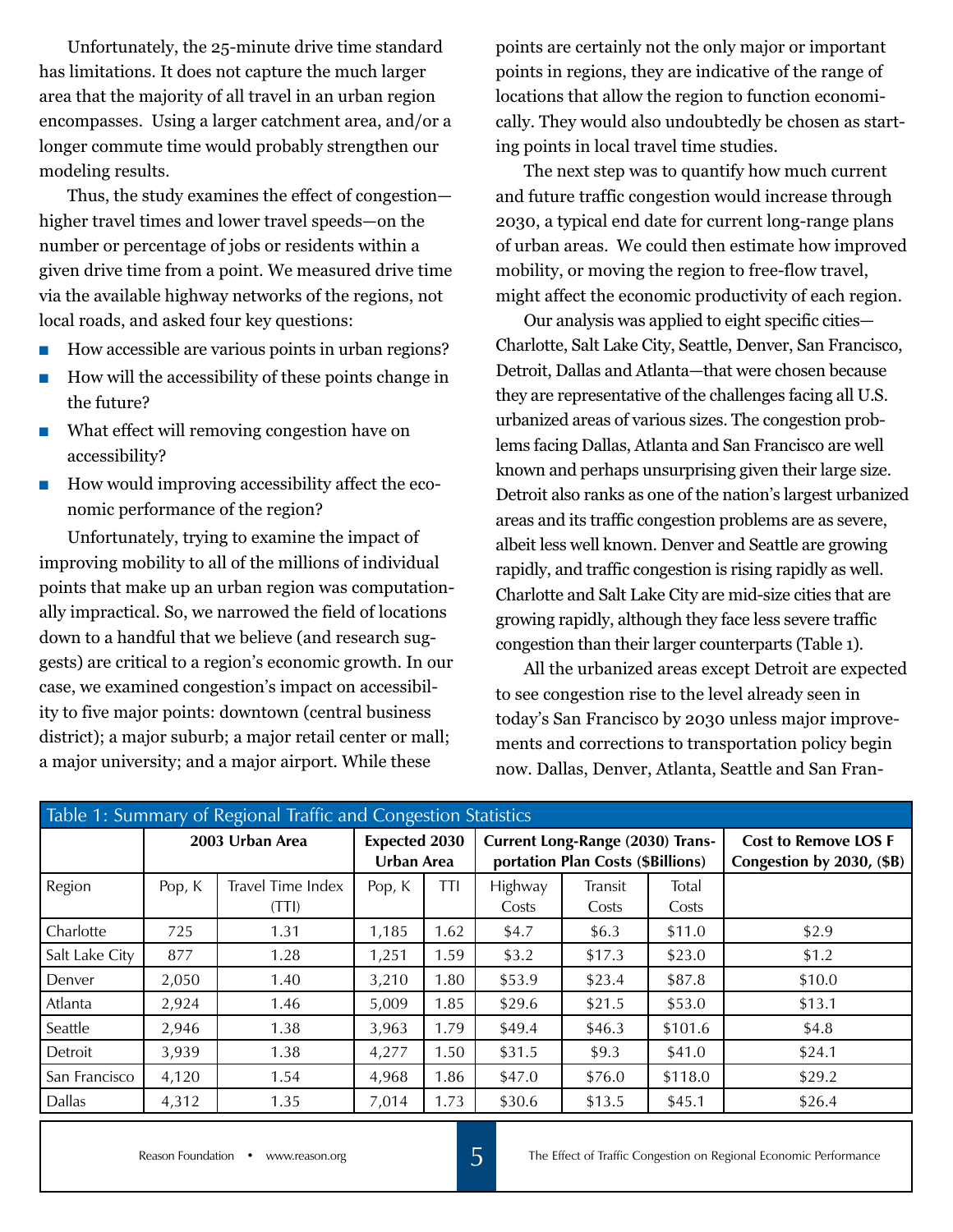cisco will see levels of congestion equivalent to today's Los Angeles, home to the nation's worst gridlock. If policymakers maintain the current course.

## Congestion Significantly Reduces A City's Economic **GROWTH**

Regional road networks were provided by each region's respective planning agency. Using points corresponding to central business districts, universities, airports, major malls and major suburban locations, we then translated this data into a consistent format for ease of analysis. (The full report details each location's economic and demographic characteristics.) We determined drive time contours for a base year and 2030 under both congested and free-flow conditions for each point. We then estimated regional productivity, enabling us to examine the relationships between traffic congestion relief and regional productivity and their relative effects on major destinations in each metropolitan area.

Not surprisingly, the central business district, or CBD, was generally the most accessible place in each region, with typically 30 to 60 percent of jobs and 25 to 50 percent of residents within 25 minutes of downtown under current congested conditions. Other key points have typically one-third to one-half the percentage of CBD jobs or residents within 25 minutes. Our research

determined that in the future, rising traffic congestion and rapid suburban growth together mean that key points in most regions will become relatively less accessible than they are now. The reduction in access is typically 1 to 10 percent. But removal of congestion would increase the access to key points by 2 to 30 percent, allowing most regions to reverse the expected decline in access and making these key points relatively more accessible as the region grows.

The study also found that a 10 percent worsening in CBD accessibility would decrease regional productivity by about 1 percent, about the same as observed in Europe and Korea in previous studies. Contrary to conventional planning wisdom, the research suggests that regional economies might be more dependent on access to major suburbs, malls and universities than on access to downtowns or airports. Not only are models of productivity somewhat stronger for these sites than for CBD accessibility, but access to them has a stronger effect on regional productivity. Solving congestion would boost gross regional performance by 6 to 30 percent if targeted at suburbs, malls and universities, but 4 to 10 percent if targeted at CBDs, and just 2 to 8 percent if targeted at airports.

Over 20 years, the additional tax revenues generated by the productivity gains caused by accessibility improvements could be several times larger than the estimated cost of the infrastructure needed for congestion removal. Free-flow travel boosts productivity. Higher productivity generates higher tax revenues and increases property

| Table 2: Sample of Increased Economic Productivity and Tax Revenues With Free-Flow Conditions |                                                                                    |                                                                                                                            |                                                                                                                                                       |                                                                                                         |  |  |  |  |  |
|-----------------------------------------------------------------------------------------------|------------------------------------------------------------------------------------|----------------------------------------------------------------------------------------------------------------------------|-------------------------------------------------------------------------------------------------------------------------------------------------------|---------------------------------------------------------------------------------------------------------|--|--|--|--|--|
| <b>Urbanized Area</b>                                                                         | <b>Location with Largest</b><br><b>Benefit from</b><br><b>Congestion Reduction</b> | <b>Potential Annual</b><br><b>Increase in GRP With</b><br><b>Free-Flow Traffic Condi-</b><br>tions Around Location<br>(SB) | <b>Potential Increase in Tax</b><br><b>Revenues Over 20 Years</b><br>as a Result of Free-<br><b>Flow Conditions and</b><br><b>Increased GRP (\$B)</b> | <b>Estimated Cost to</b><br><b>Remove Severe Regional</b><br><b>Traffic Congestion by</b><br>2030 (\$B) |  |  |  |  |  |
| Atlanta                                                                                       | Major Suburb                                                                       | \$15.4                                                                                                                     | \$21.5                                                                                                                                                | $$13-15$                                                                                                |  |  |  |  |  |
| Charlotte                                                                                     | Major Suburb                                                                       | \$22.5                                                                                                                     | \$31.5                                                                                                                                                | $$3-5$                                                                                                  |  |  |  |  |  |
| <b>Dallas</b>                                                                                 | Major University                                                                   | \$46.0                                                                                                                     | \$64.4                                                                                                                                                | $$26-30$                                                                                                |  |  |  |  |  |
| Denver                                                                                        | Major Mall                                                                         | \$38.5                                                                                                                     | \$53.8                                                                                                                                                | $$10-15$                                                                                                |  |  |  |  |  |
| Detroit                                                                                       | Major Suburb                                                                       | \$7.3                                                                                                                      | \$10.3                                                                                                                                                | $$25-30$                                                                                                |  |  |  |  |  |
| Salt Lake City                                                                                | Major Suburb                                                                       | \$0.7                                                                                                                      | \$1.0                                                                                                                                                 | $$1-2$                                                                                                  |  |  |  |  |  |
| San Francisco                                                                                 | Major Mall                                                                         | \$10.7                                                                                                                     | \$15.0                                                                                                                                                | \$29-40                                                                                                 |  |  |  |  |  |
| Seattle                                                                                       | Major Suburb                                                                       | \$13.4                                                                                                                     | \$18.8                                                                                                                                                | $$5-10$                                                                                                 |  |  |  |  |  |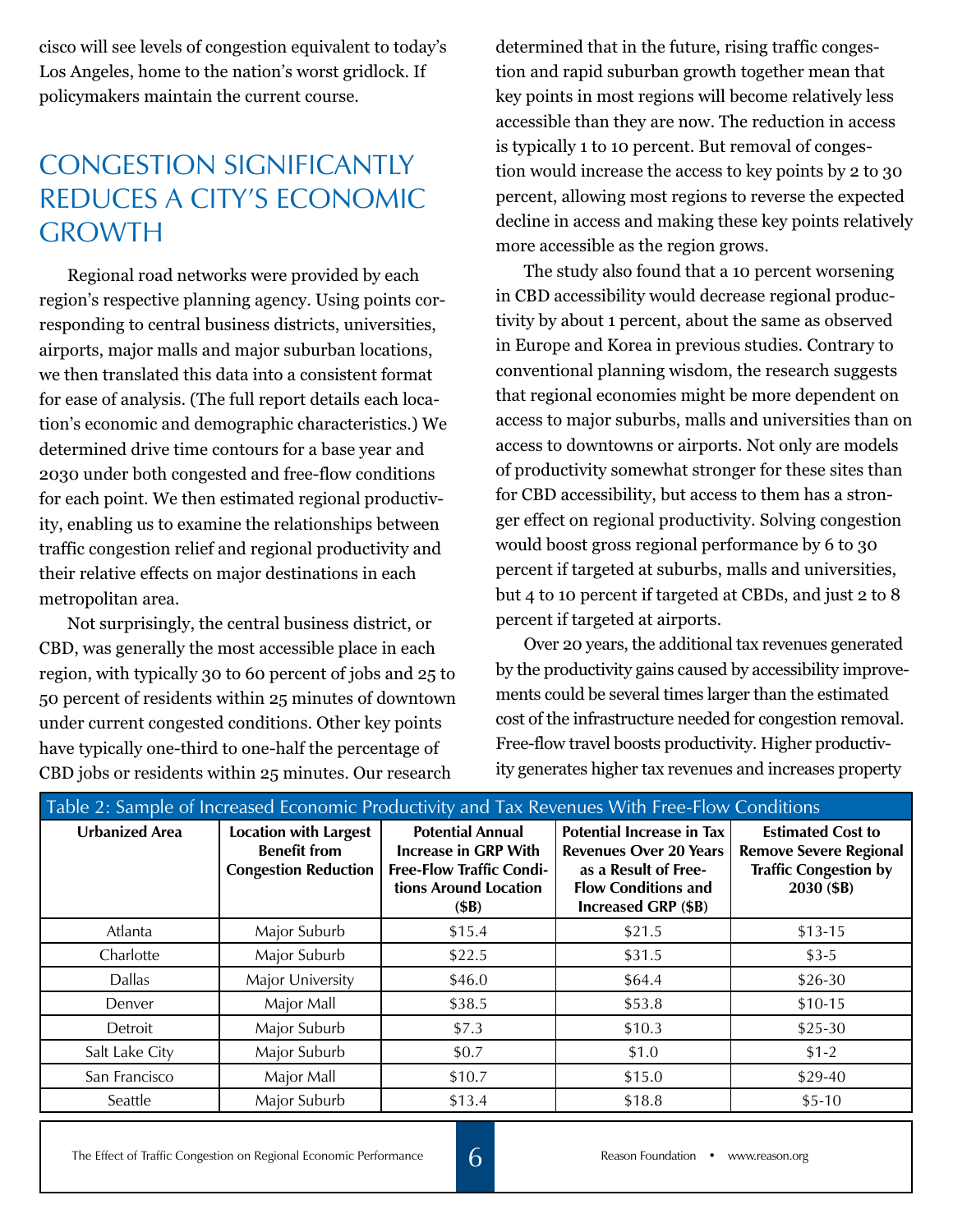values from land (and buildings), which then generate even more tax revenues. Notably, in five of the eight cities studied, the projected additional tax revenues resulting from free-flow travel condtions around one key location would likely produce more than enough revenues to pay for the projected costs of removing congestion across the entire region (see Table 2). Since lower congestion improves access throughout the region, the productivity improvements resulting from free-flow conditions could generate tax revenues more than sufficient to pay for the transportation improvements necessary to remove severe congestion. This analysis suggests that the focus of transportation plans on central business district access, and to a lesser extent airport access, may be misplaced, as regions grow and other locations become relatively more congested. It suggests focusing on congestion reduction particularly in non-CBD locations, reflecting today's more complex and dynamic suburb-to-suburb employment and travel patterns.

The results from our analysis, averaging all regions studied, shows that reducing congestion and increasing travel speeds so that accessibility increases 10 percent would increase regional economic productivity by about 1 percent. The impact on productivity was stronger for employment than residential population. In other words, the benefits of congestion reduction will be driven primarily by providing better access to jobs and workers than by improved access to residential locations. For example, a 10 percent improvement in access to the downtown central business district would produce about a 1.1 percent increase in productivity because workers (and businesses) would be able to access a larger number of jobs (and workers).

In addition, our estimates suggest that access to major malls (as job sites) is at least as, and probably even more, influential in determining regional productivity than access to the CBD. Reducing congestion to improve access to a mall by 10 percent would generate a productivity improvement of about 1.7 percent. Improved access to major suburbs tended to have productivity improvements in the range of 1.3 percent to 1.6 percent, lower than for universities but higher than CBDs. Improved access to universities had among the strongest impact on regional productivity, ranging from 1.3 percent to 1.8 percent.

Importantly, throughout our analysis, access to jobs seems to be more important in regional economic performance than is access to population. Not only is the impact on regional productivity greater, but the impact from congestion removal is greater when viewed through a job prism rather than a resident prism. Regions depend on fluid movement between jobs and other locations like malls and universities. Many people come to malls and universities from work sites, not from home.

### **RECOMMENDATIONS**

Congestion reduction should be a central element of a regional economic development strategy in U.S. cities. More specifically, policymakers at the federal, state and local levels should:

1. Recognize that congestion shrinks the range of job opportunities for local residents and limits local access to workers by businesses. City leaders and planners have long been aware that congestion wastes fuel and time, and is also a drag on the productivity and growth of the regional economy as well.

2. Pay more attention to the accessibility of other locations, not just downtowns or central business districts. Improving accessibility or improving regional performance at a fraction of the cost of improving CBD access.

3. Improve accessibility around job centers in major suburbs, retail centers and universities. These locations showed the most potential for access improvement and significant positive impact on regional productivity.

4. Remove specific bottlenecks throughout regions. Relatively modest expenditures to remove bottlenecks in a road system can have a substantial impact on accessibility, particularly if congestion is concentrated geographically. These locations should be explored first for improvement.

5. Add capacity in the rims of cities, where major suburban job and retail centers are located. Our findings suggest that investment in suburban accessibility